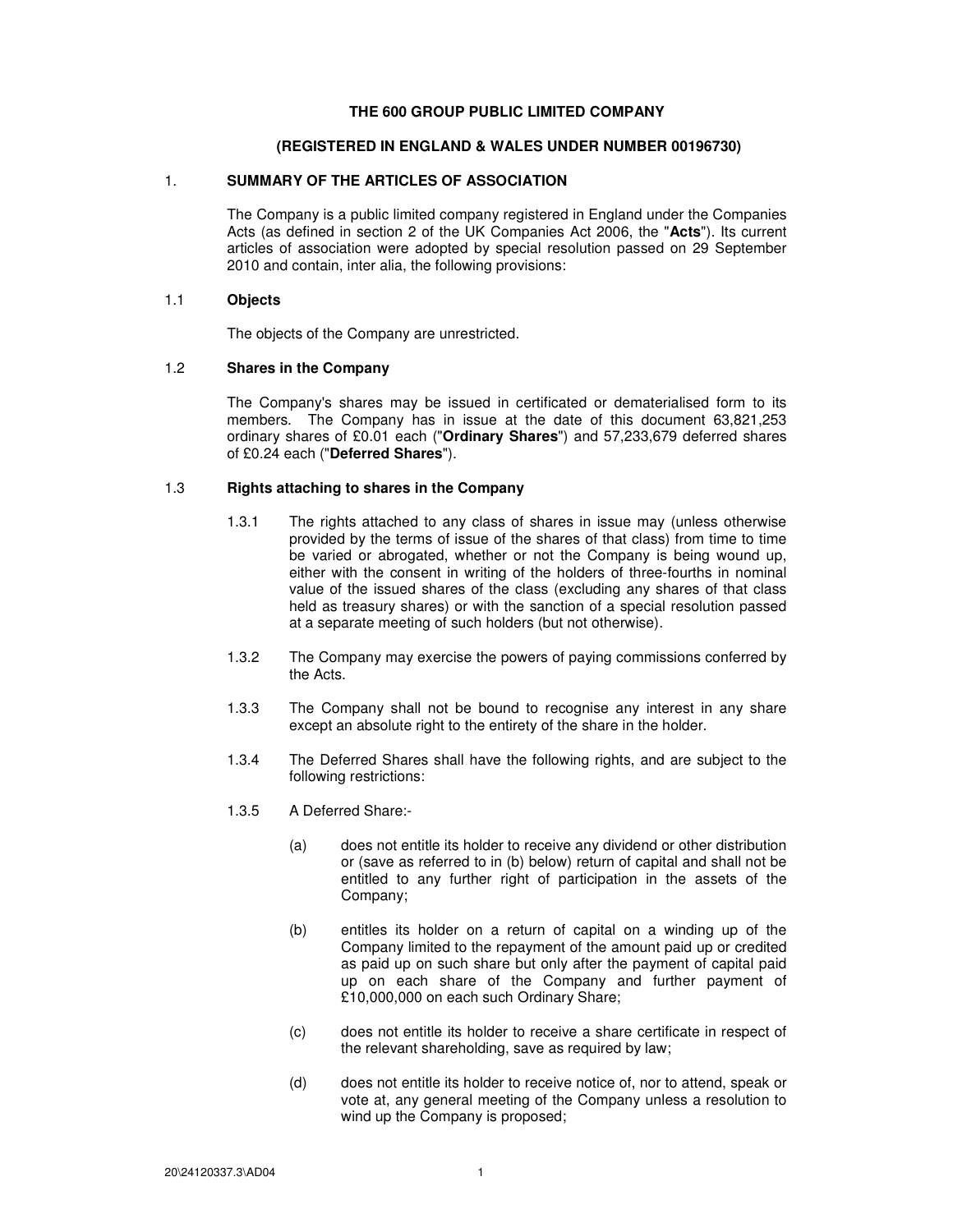- (e) does not entitle its holder to any further participation in the capital, profits or assets of the Company.
- 1.3.6 The Deferred Shares shall not be capable of transfer at any time other than with the prior written consent of the directors of the Company (the "**Directors**").
- 1.3.7 The Company may at its option and is irrevocably authorised at any time after the creation of the Deferred Shares to:-
	- (a) appoint any person to act on behalf of any holder of a Deferred Share, without obtaining the sanction of the holder, to transfer any or all of such shares held by such holder for nil consideration to any person appointed by the Directors to be the custodian of such shares;
	- (b) without obtaining the sanction of the holder, but subject to the Acts:-
		- (i) purchase any or all of the Deferred Shares then in issue and to appoint any person to act on behalf of all holders of Deferred Shares to transfer and to execute a transfer of all the Deferred Shares to the Company for an aggregate consideration of one penny payable to one of the holders of Deferred Shares to be selected by lot (who shall not be required to account to the holders of the other Deferred Shares in respect of such consideration); and
		- (ii) cancel any Deferred Share without making any payment to the holder.
	- (c) Any offer by the Company to purchase the Deferred Shares may be made by the Directors depositing at the registered office of the Company a notice addressed to such person as the Directors shall have nominated on behalf of the holders of the Deferred Shares.
	- (d) The rights attaching to the Deferred Shares shall not be, nor shall be deemed to be, varied, abrogated or altered by:-
		- (i) the creation or issue of any shares ranking in priority to the Deferred Shares;
		- (ii) the Company reducing its share capital;
		- (iii) the cancellation of any Deferred Share without any payment to the holder thereof; or
		- (iv) the redemption or purchase of any share, whether a Deferred Share or otherwise,

and, accordingly, no consent thereto or sanction thereof by the holders of the Deferred Shares, or any of them, shall be required.

### 1.4 **Voting Rights**

1.4.1 Ordinary Shares

On a vote on a resolution on a show of hands at a meeting each member who is present in person or by proxy shall have one vote, and on a poll every member shall have one vote for every share of which he is the holder.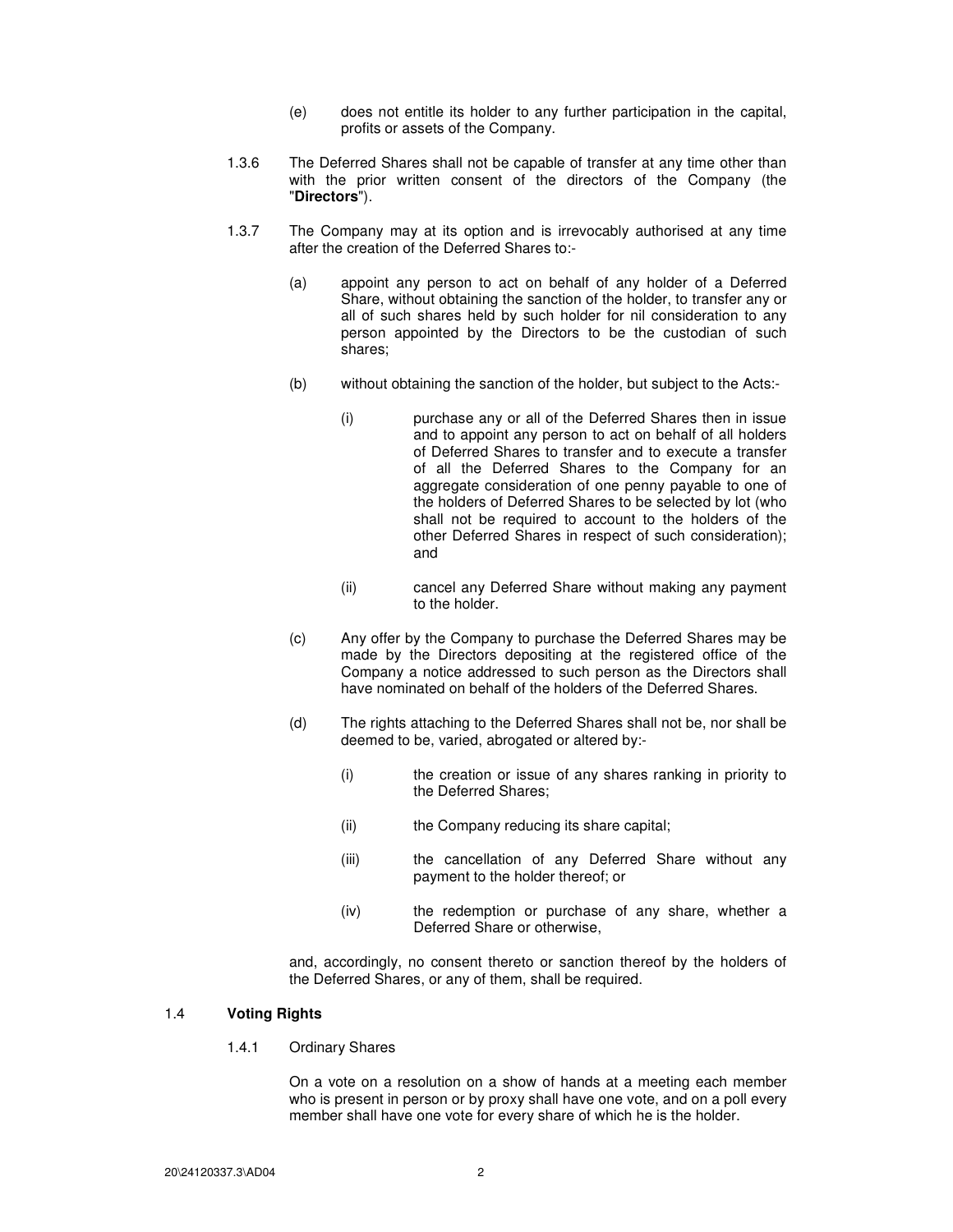#### 1.4.2 Deferred Shares

Please see paragraph 1.3.5(d) above.

### 1.5 **Redemption Provisions**

Subject to the provisions of the Companies Act 2006, shares may be issued which are to be redeemed or are liable to be redeemed at the option of the Company or the holder on such terms and in such manner as the Directors may determine.

#### 1.6 **Pre-emption Rights**

- 1.6.1 Shares may not be issued to any person unless they have first been offered to the existing shareholders in proportion to their current holding of shares in the Company.
- 1.6.2 Pre-emption rights do not apply to shares which are to be wholly or partly paid up otherwise than in cash, shares which are to be held in any employee's share scheme, and shares which have been offered to shareholders but not taken up.
- 1.6.3 The Company may by special resolution dis-apply or modify these preemption rights.

#### 1.7 **Transfer and Transmission of Shares**

- 1.7.1 A share held in certificated form may be transferred by an instrument of transfer in any usual form or in any other form which the Directors may approve, which shall be executed by or on behalf of the transferor and, unless the share is fully paid, by or on behalf of the transferee.
- 1.7.2 The Directors may refuse the transfer of a partly paid share held in certificated form provided that where such shares are admitted to the Official List of the UKLA, such discretion may not be exercised in such a way as to prevent dealings in the shares of that class from taking place on an open and proper basis.
- 1.7.3 The Directors may also refuse to register a transfer of shares held in certificated form unless the instrument of transfer is:-
	- (a) duly stamped or duly certified or otherwise shown to the satisfaction of the Directors to be exempt from stamp duty, lodged at the place where the Company's issuer register of members is for the time being situated or at such other place as the Directors may appoint and (save in the case of a transfer by a person to whom no certificate was issued in respect of the shares in question) accompanied by the certificate for the shares to which it relates, and such other evidence as the Directors may reasonably require to show the right of the transferor to make the transfer and, if the instrument of transfer is executed by some other person on his behalf, the authority of that person so to do;
	- (b) in respect of only one class of shares; and
	- (c) in favour of not more than four transferees.

### 1.8 **Mandatory Takeover Bids and/or Squeeze-out and Sell-out rules**

The City Code on Takeovers and Mergers (the "**Takeover Code**") applies to the Company. Other than as provided by the Takeover Code and the Acts there are no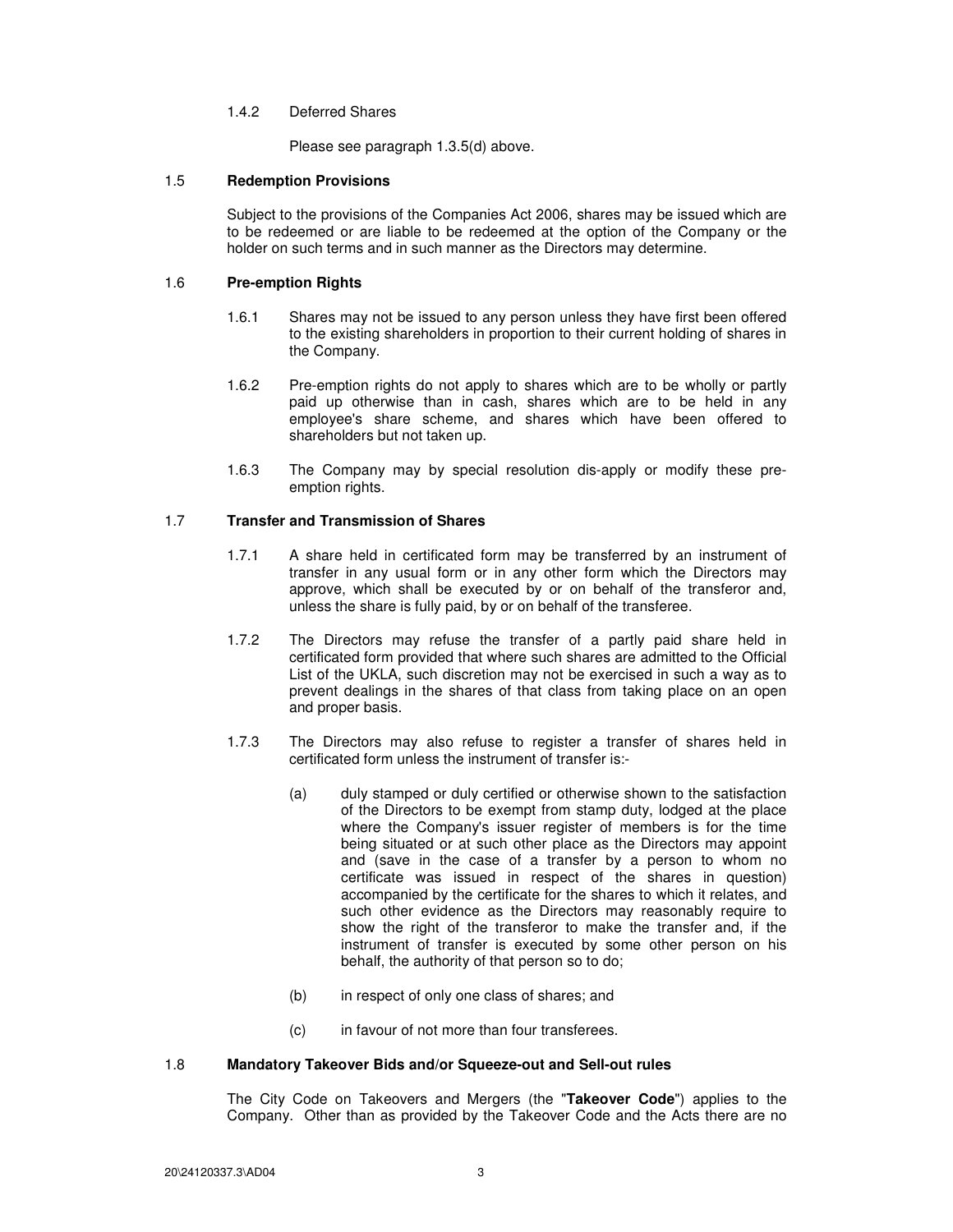rules or provisions relating to mandatory bids, squeeze-out, or sell-out rules relating to the Company.

#### 1.8.1 **Mandatory Bid**

Under the Takeover Code, if an acquisition of interests in shares were to increase the aggregate holding of the acquirer and its concert parties to interests in shares carrying 30 per cent or more of the voting rights in the Company, the acquirer and, depending on circumstances, its concert parties would be required (except with the consent of the Panel on Takeovers and Mergers) to make a cash offer for the outstanding shares in the Company at a price not less than the highest price paid for interests in shares by the acquirer or its concert parties during the previous 12 months. This requirement would also be triggered by any acquisition of interests in shares by a person holding (together with its concert parties) shares carrying between 30 per cent and 50 per cent of the total voting rights in the Company if the effect of such acquisition were to increase that person's percentage of the total voting rights in the Company.

#### 1.8.2 **Squeeze-out**

Under the Acts, if an offeror were to make an offer to acquire all of the shares in the Company not already owned by it and were to acquire 90 per cent of the shares to which such offer related it could then compulsorily acquire the remaining 10 per cent. The offeror would do so by sending a notice to outstanding members telling them that it will compulsorily acquire their shares and then, six weeks later, it would deliver a transfer of the outstanding shares in its favour to the Company which would hold the consideration on trust for outstanding members. The consideration offered to members whose shares are compulsorily acquired under this procedure must, in general, be the same as the consideration that was available under the original offer unless a member can show that the offer value is unfair.

#### 1.8.3 **Sell-out**

The Acts would also give minority members a right to be bought out in certain circumstances by an offeror who has made a takeover offer. If a takeover related to the shares in the Company and, at any time before the end of the period within which the offer could be accepted, the offeror held or had agreed to acquire not less than 90 per cent of the shares, any holder of shares to which the offer related who had not accepted the offer could by a written communication to the offeror require it to acquire those shares.

The offeror would be required to give any member notice of his/her right to be bought out within one month of that right arising. The offeror may impose a time limit on the rights of minority members to be bought out, but that period can not end less than three months after the end of the acceptance period or, if later, three months from the date on which notice is served on members notifying them of their sell-out rights. If a member exercises his/her rights, the offeror is entitled and bound to acquire those shares on the terms of the offer or on such other terms as may be agreed.

## 1.9 **Dividend rights**

#### Ordinary Shares

The Ordinary Shares carry the right to a dividend declared and paid according to amount paid up on such shares, but no dividend shall exceed the amount recommended by the Directors.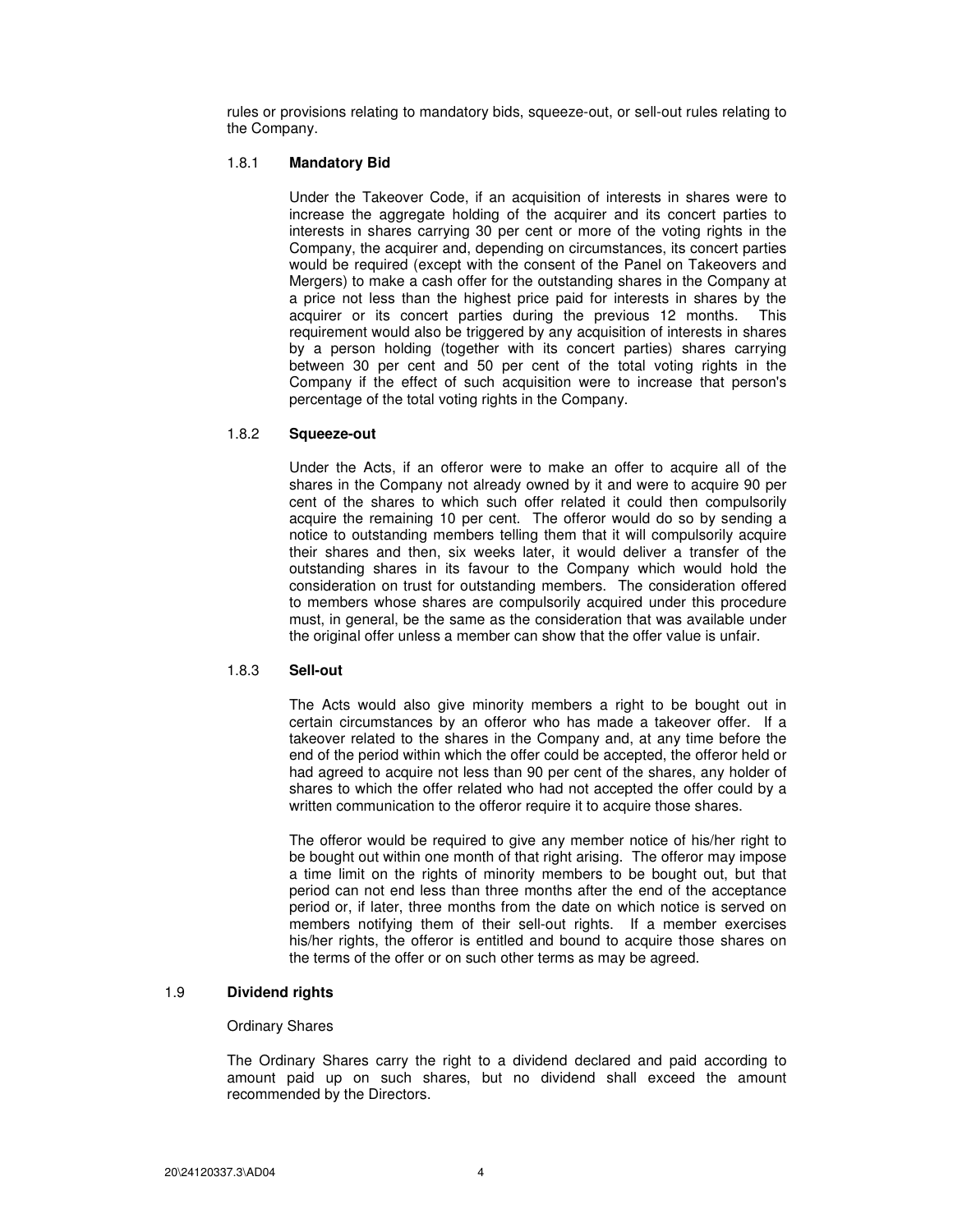### Deferred Shares

The Deferred Shares do not carry the right to a dividend or distribution other than on a return of capital on a winding up of the Company when the holders of Deferred Shares shall be entitled to the repayment of the amount paid up or credited as paid up on each Deferred Share which they hold but only after the payment of capital on each share of the Company and further payment of £10,000,000 on each such Ordinary Share.

### 1.10 **Payment of Dividends**

- 1.10.1 There are no shares in the capital of the Company currently in issue with a fixed date on which entitlement to a dividend arises and there are no arrangements in force whereby future dividends are waived or agreed to be waived.
- 1.10.2 The Directors may deduct from any dividend or other moneys payable on or in respect of a share to any member all sums of money (if any) presently payable by him to the Company on account of calls or otherwise in relation to shares of the Company.
- 1.10.3 Without prejudice to any rights attached to any shares, the Company or the Directors may fix a date, or a particular time on a date, as the record date by reference to which a dividend will be declared or paid or a distribution, allotment or issue made, and that date may be before, on or after the date on which the dividend, distribution, allotment or issue is declared, paid or made. In the absence of a record date being fixed, entitlement to any dividend, distribution, allotment or issue shall be determined by reference to the date on which the dividend is declared or the distribution, allotment or issue is made.
- 1.10.4 The Directors may pay the dividends or other moneys payable on shares in respect of which any person is entitled to be registered as holder by transmission to such person upon production of such evidence as would be required if such person desired to be registered as a member in respect of such shares.
- 1.10.5 Any dividend or other moneys payable in respect of a share may be paid :-
	- (a) in cash;
	- (b) by cheque or warrant sent by post to the address in the register of members of the Company (the "**Register**") of the person entitled to the moneys or, if two or more persons are the holders of the share or are jointly entitled to it by reason of the death or bankruptcy of the holder or otherwise by operation of law, to the address in the Register of that one of those persons who is first named in the Register in respect of the joint holding or to such person and to such address as the person or persons entitled to the moneys may in writing direct. Every such cheque or warrant shall be made payable to the person or persons entitled to the moneys or to such other person as the person or persons so entitled may in writing direct and shall be sent at the risk of the person or persons so entitled. Any such cheque or warrant may be crossed "account payee" although the Company shall not be obliged to do so;
	- (c) by bank transfer to such account (of a type approved by the Directors) as the person or persons entitled to the moneys may in writing direct; or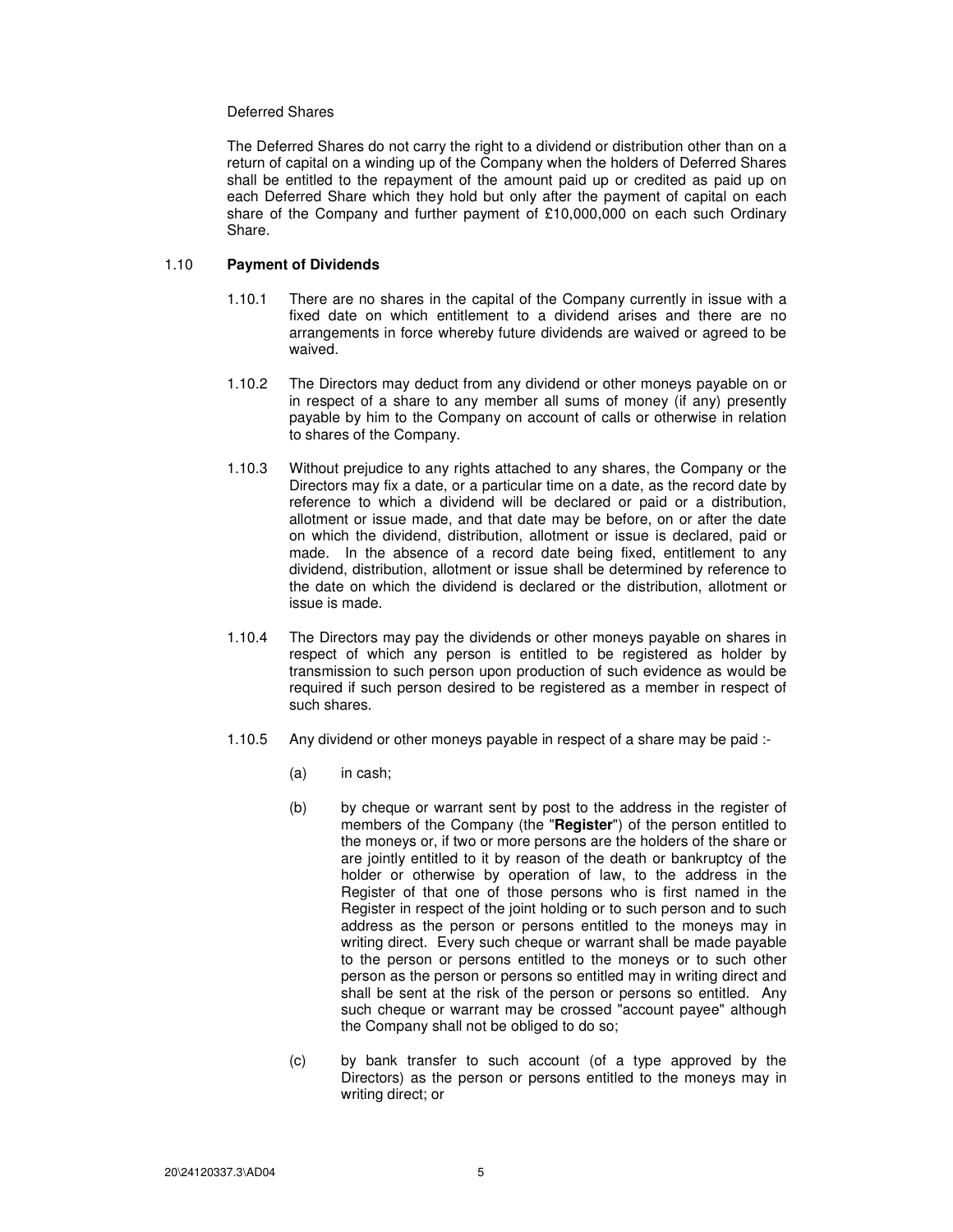(d) by such other method of payment approved by the Directors as the person or persons entitled to the moneys may in writing agree to.

Payment of a cheque or warrant by the bank on which it was drawn or the transfer of funds by the bank instructed to make the transfer shall be a good discharge to the Company.

- 1.10.6 If in respect of dividends or other moneys payable in respect of any shares cheques or warrants have been sent through the post in accordance with the provisions of the preceding article but have been returned undelivered or left uncashed during the periods for which they are valid or bank transfers or other methods of payment have failed either:-
	- (a) on two consecutive occasions; or
	- (b) on any one occasion and reasonable enquiries have failed to establish another address or account of the person entitled to the moneys,

the Company need not thereafter despatch further cheques or warrants or give instructions for bank transfers or other methods of payment in payment of dividends or other moneys payable on or in respect of the shares in question until the member or other person entitled thereto shall have communicated with the Company and supplied in writing to the Transfer Office a new address or account to be used for the purpose.

1.10.7 If several persons are entered in the Register as joint holders of any share or are jointly entitled to a share, any one of them may give receipts for any dividend or other moneys payable in respect of the share and the Directors may deduct from the dividends or other moneys payable in respect of any share held jointly by several persons all sums of money (if any) presently payable to the Company from any one or more of the registered holders on account of calls or otherwise in relation to shares in the Company held in the joint names of all (but not some only) of such registered holders.

# 1.11 **Return of capital on a Winding Up**

If the Company is wound up, the liquidator may, with the sanction of a special resolution of the Company and any other sanction required by the Acts, divide among the members in specie the whole or any part of the assets of the Company and may, for that purpose, value any assets and determine how the division shall be carried out as between the members or different classes of members. The liquidator may, with the like sanction, vest the whole or any part of the assets in trustees upon such trusts for the benefit of the members as he with the like sanction determines, but no member shall be compelled to accept any assets upon which there is a liability.

#### 1.12 **The Directors**

### 1.12.1 **Powers and Duties of the Board of Directors (the "Board")**

A Director shall not vote at a meeting of the Board or of a committee of the Board on any resolution concerning a matter in which he has, directly or indirectly, an interest which is material (otherwise than by virtue of his interest in shares, debentures or other securities of, or otherwise in or through, the Company) unless his interest or duty arises only because the case falls within one or more of the following paragraphs:-

(a) the resolution relates to the giving to him or a person connected with him of a guarantee, security or indemnity in respect of money lent to, or an obligation incurred by him or such a person at the request of or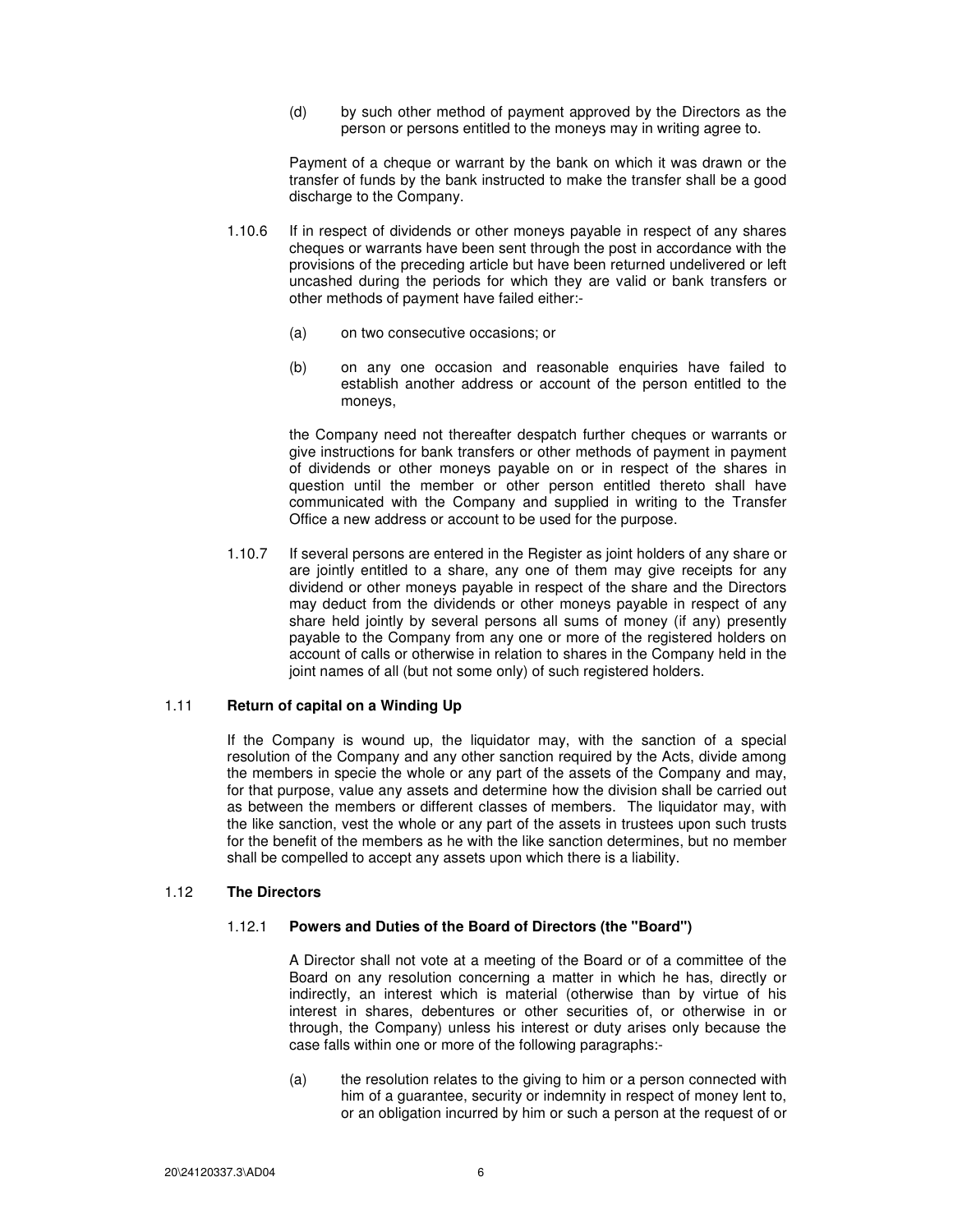for the benefit of, the Company or any Subsidiary Undertaking (as defined in the Companies Act 2006);

- (b) the resolution relates to the giving to a third party of a guarantee, security or indemnity in respect of a debt or obligation of the Company or any Subsidiary Undertaking for which the Director or a person connected with him has assumed responsibility in whole or part and whether alone or jointly with others under a guarantee or indemnity or by the giving of security;
- (c) his interest arises by virtue of him or a person connected with him subscribing or agreeing to subscribe for any shares, debentures or other securities of the Company or any Subsidiary Undertaking or by virtue of him or a person connected with him being, or intending to become, a participant in the underwriting or sub-underwriting of an offer of any such shares, debentures, or other securities by the Company or any Subsidiary Undertaking for subscription, purchase or exchange;
- (d) the resolution relates in any way to any other company in which he is interested, directly or indirectly and whether as an officer or shareholder or otherwise howsoever, provided that he and any persons connected with him do not to his knowledge hold an interest in shares (as that term is used in Part 22 of the Companies Act 2006) representing one per cent or more of any class of the equity share capital of such company or of the voting rights available to members of such company (excluding any shares in the company held as treasury shares and any voting rights attached thereto);
- (e) the resolution relates in any way to an arrangement in whole or in part for the benefit of the employees of the Company or any Subsidiary Undertakings which does not award him as such any privilege or advantage not generally awarded to the employees to whom such arrangement relates;
- (f) the resolution relates in any way to the purchase or maintenance for the Directors of insurance against any liability which by virtue of any rule of law would otherwise attach to all or any of them in respect of any negligence, default, breach of duty or breach of trust in relation to the Company or any Subsidiary Undertaking.

## 1.12.2 **Remuneration of Directors**

The ordinary remuneration of the Directors (other than any Executive Directors appointed under the Articles) shall be such amount as the Directors shall from time to time determine provided that, unless otherwise approved by the Company in general meeting, the aggregate of the ordinary remuneration of such Directors shall not exceed £250,000 per year. The ordinary remuneration shall be divided among such Directors in such manner as the Directors may determine. A Director holding office for part only of a year shall be entitled to a proportionate part of a full year's remuneration.

Any Director who serves on any committee of the Board or, by request of the Board, performs special services or goes or resides abroad for any purposes of the Company may be paid such extra remuneration by way of salary, percentage of profits or otherwise as the Board may determine.